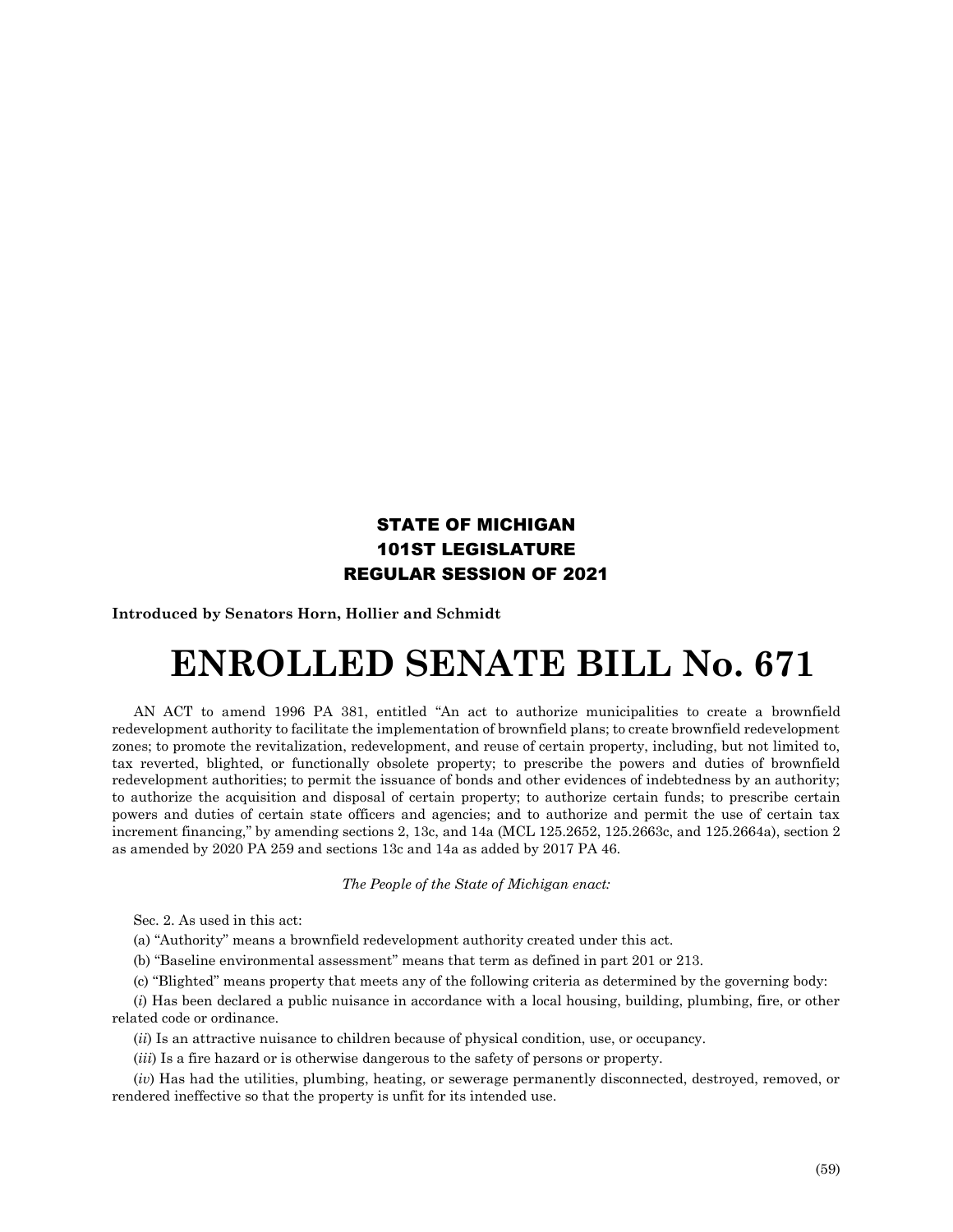(*v*) Is tax reverted property owned by a qualified local governmental unit, by a county, or by this state. The sale, lease, or transfer of tax reverted property by a qualified local governmental unit, county, or this state after the property's inclusion in a brownfield plan shall not result in the loss to the property of the status as blighted property for purposes of this act.

(*vi*) Is property owned by or under the control of a land bank fast track authority, whether or not located within a qualified local governmental unit. Property included within a brownfield plan prior to the date it meets the requirements of this subdivision to be eligible property shall be considered to become eligible property as of the date the property is determined to have been or becomes qualified as, or is combined with, other eligible property. The sale, lease, or transfer of the property by a land bank fast track authority after the property's inclusion in a brownfield plan shall not result in the loss to the property of the status as blighted property for purposes of this act.

(*vii*) Has substantial buried subsurface demolition debris present so that the property is unfit for its intended use.

(d) "Board" means the governing body of an authority.

(e) "Brownfield plan" means a plan that meets the requirements of section 13 and section 13b and is adopted under section 14.

(f) "Captured taxable value" means the amount in 1 year by which the current taxable value of an eligible property subject to a brownfield plan, including the taxable value or assessed value, as appropriate, of the property for which specific taxes are paid in lieu of property taxes, exceeds the initial taxable value of that eligible property. The state tax commission shall prescribe the method for calculating captured taxable value.

(g) "Chief executive officer" means the mayor of a city, the village manager of a village, the township supervisor of a township, or the county executive of a county or, if the county does not have an elected county executive, the chairperson of the county board of commissioners.

(h) "Combined brownfield plan" means a brownfield plan that also includes the information necessary to submit the plan to the department or Michigan strategic fund under section 15(20).

(i) "Construction period tax capture revenues" means funds equal to the amount of income tax levied and imposed in a calendar year upon wages paid to individuals physically present and working within the eligible property for the construction, renovation, or other improvement of eligible property that is an eligible activity within a transformational brownfield plan. As used in this subdivision, "wages" means that term as defined in section 3401 of the internal revenue code of 1986, 26 USC 3401. To calculate the amount of construction period tax capture revenues for a calendar year under a transformational brownfield plan, the state treasurer shall do all of the following:

(*i*) Require the owner or developer of the eligible property to report the total taxable wages paid to individuals for the construction, renovation, or other improvement of eligible property that is an eligible activity within the transformational brownfield plan. The wages reported under this subparagraph shall exclude any wages paid to employees of the owner or developer.

(*ii*) Multiply the amount under subparagraph (*i*) by the effective rate as determined by the state treasurer at which the income tax is levied on an individual in this state. The state treasurer shall estimate the effective rate by taking into account the effect of any exemptions, additions, subtractions, and credits allowable under part 1 of the income tax act of 1967, 1967 PA 281, MCL 206.1 to 206.532. The state treasurer may require the owner or developer to submit any information necessary for the calculation under this subparagraph.

(*iii*) The wage information and other information required under this subdivision shall be provided to the department of treasury by the owner or developer in a manner prescribed by the state treasurer. The state treasurer may require the owner or developer to provide a review or reconciliation of the wages by an independent auditing firm.

(j) "Corrective action" means that term as defined in part 111 or part 213.

(k) "Department" means the department of environment, Great Lakes, and energy.

(*l*) "Department specific activities" means baseline environmental assessments, due care activities, response activities, and other environmentally related actions that are eligible activities and are identified as a part of a brownfield plan that are in addition to the minimum due care activities required by part 201, including, but not limited to:

(*i*) Response activities that are more protective of the public health, safety, and welfare and the environment than required by section 20107a, 20114, or 21304c of the natural resources and environmental protection act, 1994 PA 451, MCL 324.20107a, 324.20114, and 324.21304c.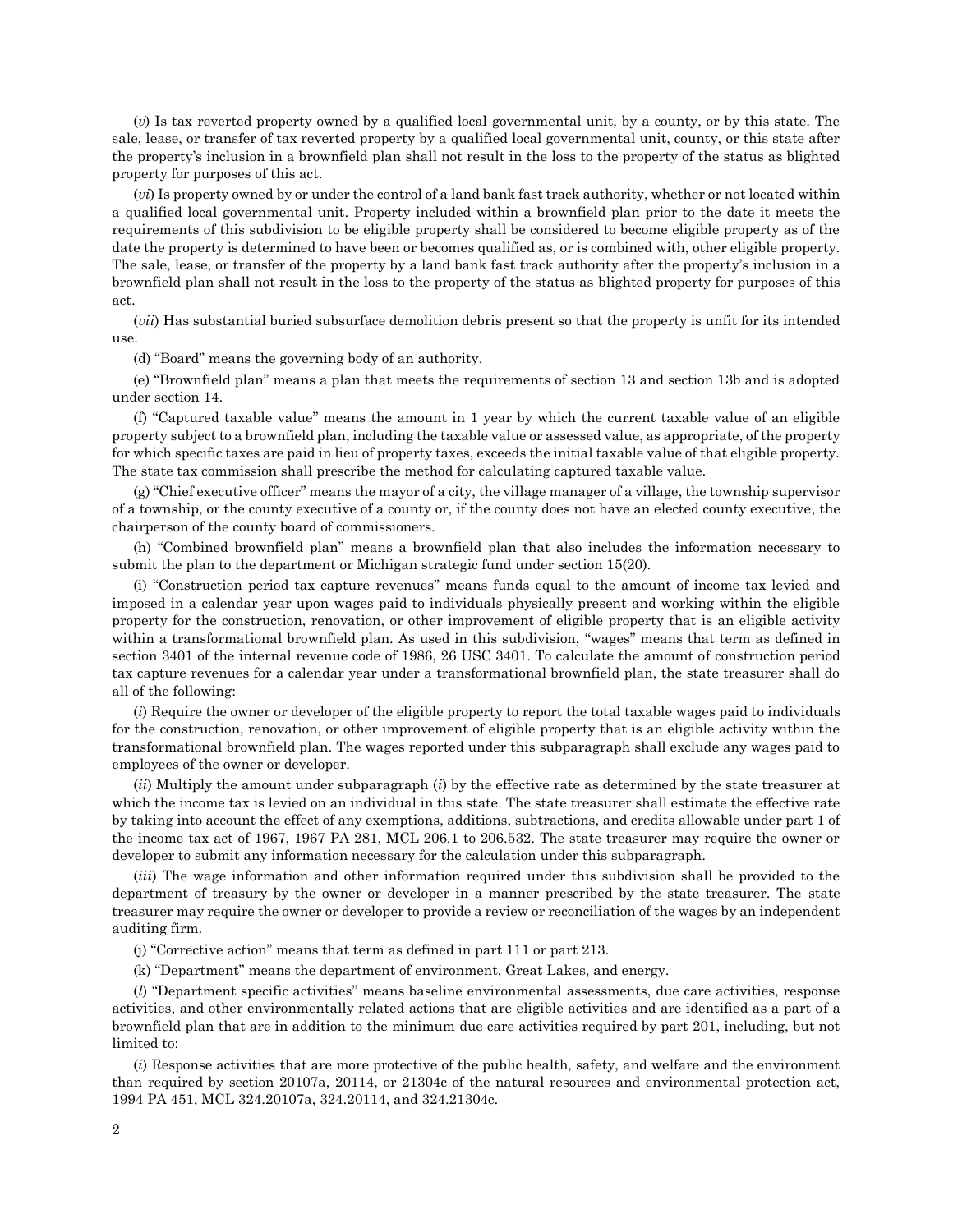(*ii*) Removal and closure of underground storage tanks pursuant to part 211 or 213.

(*iii*) Disposal of solid waste, as defined in part 115 of the natural resources and environmental protection act, 1994 PA 451, MCL 324.11501 to 324.11554, from the eligible property, provided it was not generated or accumulated by the authority or the developer.

(*iv*) Dust control related to construction activities.

(*v*) Removal and disposal of lake or river sediments exceeding part 201 criteria from, at, or related to an economic development project where the upland property is either a facility or would become a facility as a result of the deposition of dredged spoils.

(*vi*) Industrial cleaning.

(*vii*) Sheeting and shoring necessary for the removal of materials exceeding part 201 criteria at projects requiring a permit pursuant to part 301, 303, or 325 of the natural resources and environmental protection act, 1994 PA 451, MCL 324.30101 to 324.30113, MCL 324.30301 to 324.30328, or MCL 324.32501 to 324.32515a.

(*viii*) Lead, mold, or asbestos abatement when lead, mold, or asbestos pose an imminent and significant threat to human health.

(*ix*) Environmental insurance.

(m) "Due care activities" means those response activities identified as part of a brownfield plan that are necessary to allow the owner or operator of an eligible property in the plan to comply with the requirements of section 20107a or 21304c of the natural resources and environmental protection act, 1994 PA 451, MCL 324.20107a and 324.21304c.

(n) "Economic opportunity zone" means 1 or more parcels of property that meet all of the following:

(*i*) That together are 40 or more acres in size.

(*ii*) That contain or contained a manufacturing operation that consists or consisted of 500,000 or more square feet.

(*iii*) That are located in a municipality that has a population of 30,000 or less and that is contiguous to a qualified local governmental unit.

(o) "Eligible activities" or "eligible activity" means 1 or more of the following:

(*i*) For all eligible properties, eligible activities include all of the following:

(A) Department specific activities.

(B) Relocation of public buildings or operations for economic development purposes.

(C) Reasonable costs of environmental insurance.

(D) Reasonable costs incurred to develop and prepare brownfield plans, combined brownfield plans, or work plans for the eligible property, including legal and consulting fees that are not in the ordinary course of acquiring and developing real estate.

(E) Reasonable costs of brownfield plan and work plan implementation, including, but not limited to, tracking and reporting of data and plan compliance and the reasonable costs incurred to estimate and determine actual costs incurred, whether those costs are incurred by a municipality, authority, or private developer.

(F) Demolition of structures that is not a response activity, including removal of manufactured debris composed of discarded, unused, or unusable manufactured by-products left on the site by a previous owner. The removal of the manufactured by-products left on the site described in this sub-subparagraph is not eligible for interest reimbursement under sub-subparagraph (H).

(G) Lead, asbestos, or mold abatement.

(H) Except as otherwise provided in sub-subparagraph (F), the repayment of principal of and interest on any obligation issued by an authority to pay the costs of eligible activities attributable to an eligible property.

(*ii*) For eligible properties located in a qualified local unit of government, or an economic opportunity zone, or that is a former mill, eligible activities include:

(A) The activities described in subparagraph (*i*).

(B) Infrastructure improvements that directly benefit eligible property.

(C) Site preparation that is not a response activity.

(*iii*) For eligible properties that are owned by or under the control of a land bank fast track authority, or a qualified local unit of government or authority, eligible activities include:

(A) The eligible activities described in subparagraphs (*i*) and (*ii*).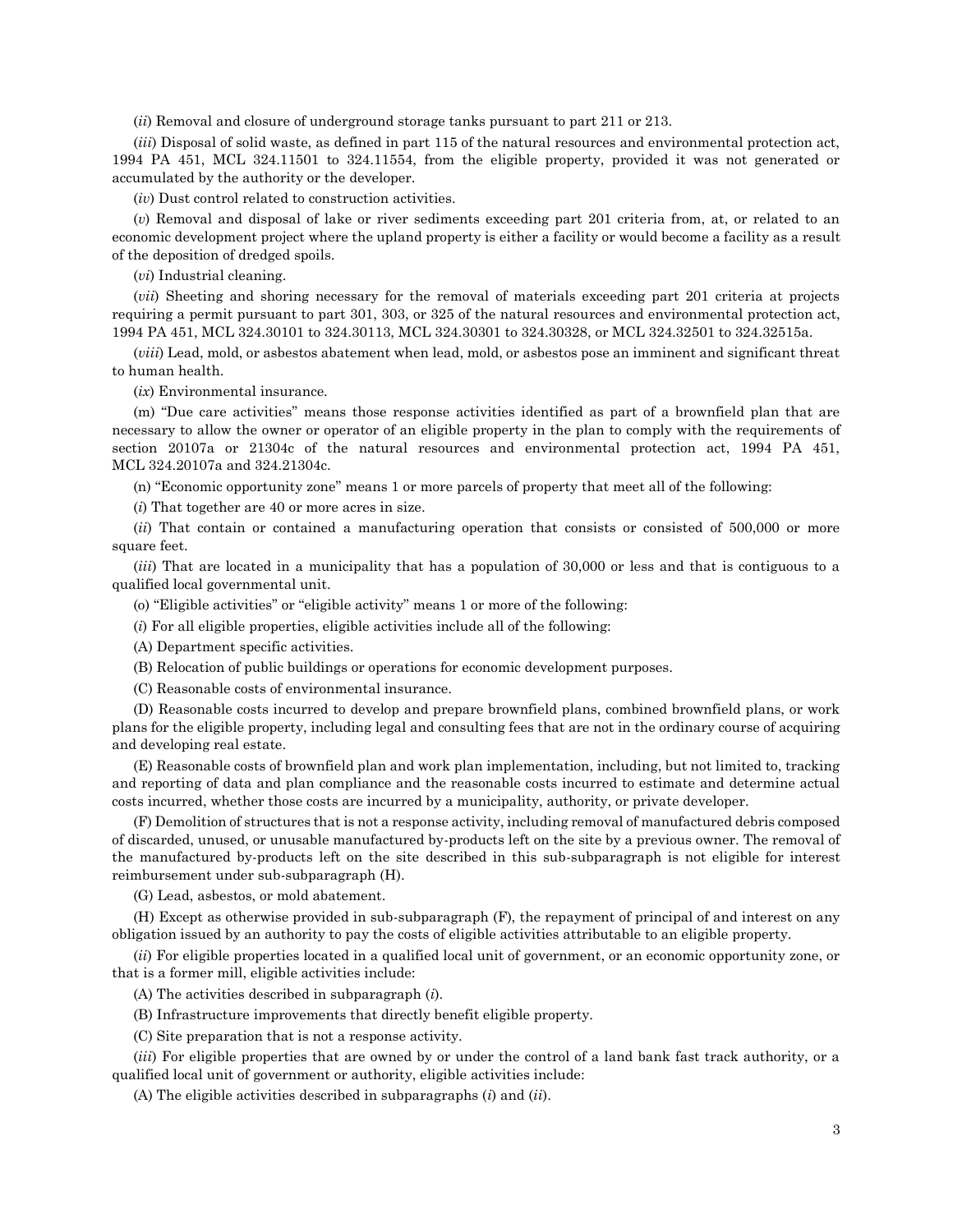(B) Assistance to a land bank fast track authority in clearing or quieting title to, or selling or otherwise conveying, property owned by or under the control of a land bank fast track authority or the acquisition of property by the land bank fast track authority if the acquisition of the property is for economic development purposes.

(C) Assistance to a qualified local governmental unit or authority in clearing or quieting title to, or selling or otherwise conveying, property owned by or under the control of a qualified local governmental unit or authority or the acquisition of property by a qualified local governmental unit or authority if the acquisition of the property is for economic development purposes.

(*iv*) For eligible activities on eligible property that is included in a transformational brownfield plan, any demolition, construction, restoration, alteration, renovation, or improvement of buildings or site improvements on eligible property, including infrastructure improvements that directly benefit eligible property.

(p) "Eligible property" means, except as otherwise provided in this subdivision, property for which eligible activities are identified under a brownfield plan that was used or is currently used for commercial, industrial, public, or residential purposes, including personal property located on the property, to the extent included in the brownfield plan, and that is 1 or more of the following:

(*i*) Is in a qualified local governmental unit and is a facility or a site or property as those terms are defined in part 213, historic resource, functionally obsolete, or blighted and includes parcels that are adjacent or contiguous to that property if the development of the adjacent and contiguous parcels is estimated to increase the captured taxable value of that property.

(*ii*) Is not in a qualified local governmental unit and is a facility, historic resource, functionally obsolete, blighted, or a site or property as those terms are defined in part 213, and includes parcels that are adjacent or contiguous to that property if the development of the adjacent and contiguous parcels is estimated to increase the captured taxable value of that property.

(*iii*) Is tax reverted property owned by or under the control of a land bank fast track authority.

(*iv*) Is a transit-oriented development or transit-oriented property.

(*v*) Is located in a qualified local governmental unit and contains a targeted redevelopment area.

(*vi*) Is undeveloped property that was eligible property in a previously approved brownfield plan abolished under section 14(8).

(*vii*) Eligible property does not include qualified agricultural property exempt under section 7ee of the general property tax act, 1893 PA 206, MCL 211.7ee, from the tax levied by a local school district for school operating purposes to the extent provided under section 1211 of the revised school code, 1976 PA 451, MCL 380.1211.

(q) "Environmental insurance" means liability insurance for environmental contamination and cleanup that is not otherwise required by state or federal law.

(r) "Facility" means that term as defined in part 201.

(s) "Fiscal year" means the fiscal year of the authority.

(t) "Former mill" means a former mill that has not been used for industrial purposes for the immediately preceding 2 years, that is not located in a qualified local governmental unit, that is a facility or is a site or a property as those terms are defined in part 213, functionally obsolete, or blighted, and that is located within 15 miles of a river that is a federal superfund site listed under the comprehensive environmental response, compensation and liability act of 1980, 42 USC 9601 to 9675, and that is located in a municipality with a population of less than 10,000.

(u) "Functionally obsolete" means that the property is unable to be used to adequately perform the function for which it was intended due to a substantial loss in value resulting from factors such as overcapacity, changes in technology, deficiencies or superadequacies in design, or other similar factors that affect the property itself or the property's relationship with other surrounding property.

(v) "Governing body" means the elected body having legislative powers of a municipality creating an authority under this act.

(w) "Historic resource" means that term as defined in section 90a of the Michigan strategic fund act, 1984 PA 270, MCL 125.2090a.

(x) "Income tax" means the tax levied and imposed under part 1 of the income tax act of 1967, 1967 PA 281, MCL 206.1 to 206.532.

(y) "Income tax capture revenues" means, with respect to each eligible property subject to a transformational brownfield plan, funds equal to the amount for each tax year by which the aggregate income tax from individuals residing within the eligible property subject to a transformational brownfield plan exceeds the initial income tax value. Subject to subparagraph (*iii*), the state treasurer shall calculate annually the income tax capture revenues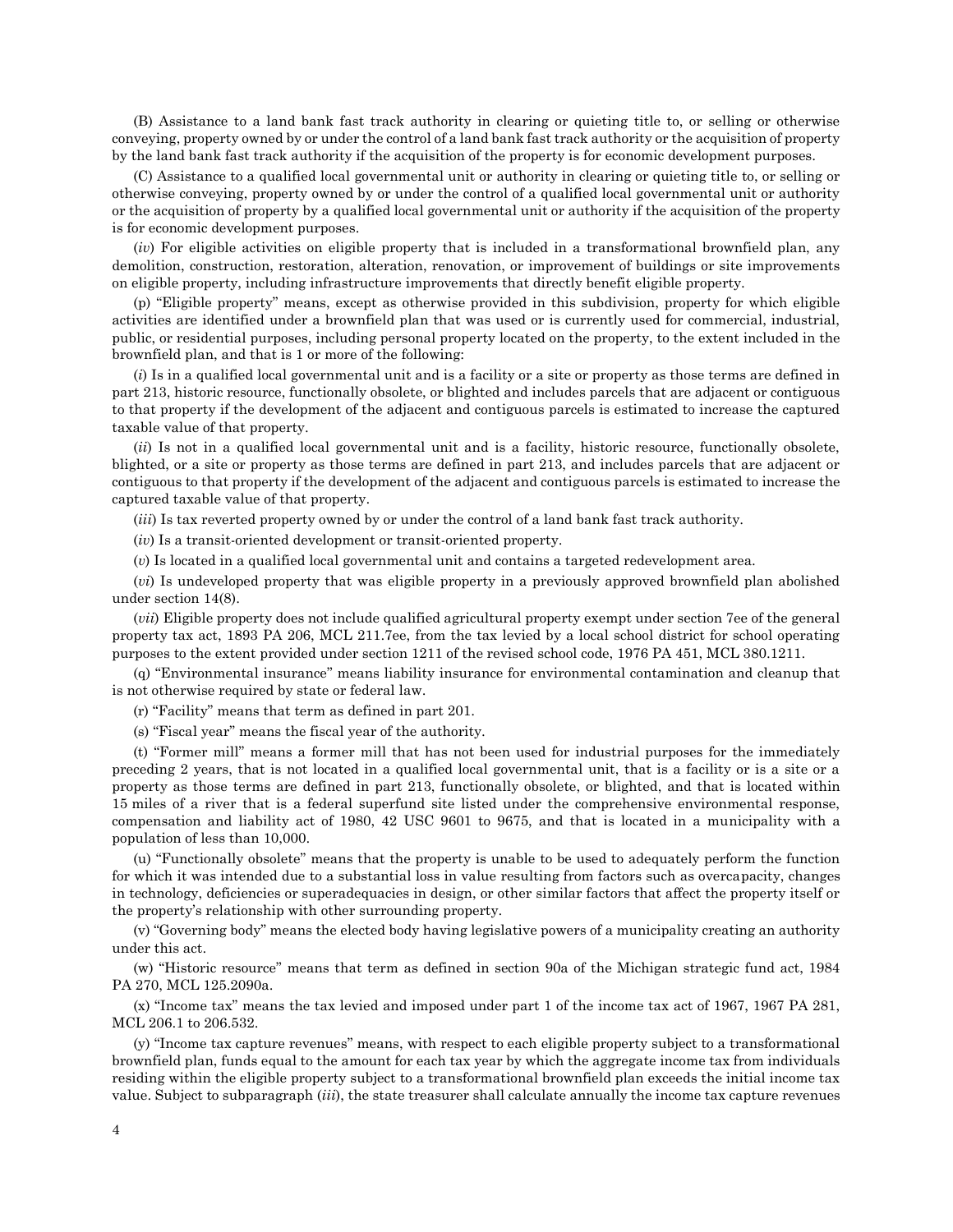associated with each transformational brownfield plan. In calculating income tax capture revenues, the state treasurer shall subtract from the aggregate amount of income tax credits under sections 255, 265, 266, and chapter 9 of the income tax act of 1967, 1967 PA 281, MCL 206.255, 206.265, 206.266, and 206.501 to 206.532. The state treasurer shall require the owner or developer of the eligible property to provide to the department of treasury all of the following information at the end of each calendar year, including the year in which the resolution adding that eligible property in the transformational brownfield plan is adopted:

(*i*) A list of addresses for all residential units, rental or owner-occupied, within the eligible property.

(*ii*) Any other information that may be necessary to calculate the income tax capture revenues. The information required under this subdivision shall be provided in a manner prescribed by the state treasurer.

(*iii*) Notwithstanding anything to the contrary in this subdivision, in lieu of the reporting and calculation methods otherwise provided for, the owner or developer of a transformational brownfield project site may elect to utilize a safe harbor method of calculating income tax capture revenues. Under this safe harbor method, the Michigan strategic fund shall establish a safe harbor amount of annual income tax capture revenues for each eligible property at the time the Michigan strategic fund approves the transformational brownfield plan, and those amounts shall serve as the basis for the transmittal of income tax capture revenues to the owner or developer of the transformational project site under section 8a(4). The Michigan strategic fund shall establish the safe harbor amount for an eligible property by imputing a standard annual taxable income for households residing within the eligible property or portion of the eligible property. The safe harbor is effective only to the extent that the residential units within the eligible property or portion of the eligible property are actively leased or, in the case of units made available for sale, sold in an arms-length transaction. Imputations as to standard household taxable income may vary based on location and other relevant factors. The Michigan strategic fund may adjust the safe harbor amount for an eligible property, or portion of the eligible property, after the time of transformational brownfield plan approval as required to reflect changes in the transformational brownfield plan for the transformational project site that may occur after approval of the transformational brownfield plan, provided that those changes may not result in an aggregate increase in the level of income tax capture revenues from the amount initially established. The owner or developer of the transformational project site may make the election to utilize the safe harbor method of accounting at any time prior to the first reimbursement of income tax capture revenues under the transformational brownfield plan, provided that an election, once made, cannot be rescinded.

(z) "Industrial cleaning" means cleaning or removal of contaminants from within a structure necessary to achieve the intended use of the property.

(aa) "Infrastructure improvements" means a street, road, sidewalk, parking facility, pedestrian mall, alley, bridge, sewer, sewage treatment plant, property designed to reduce, eliminate, or prevent the spread of identified soil or groundwater contamination, drainage system, waterway, waterline, water storage facility, rail line, utility line or pipeline, transit-oriented development, transit-oriented property, or other similar or related structure or improvement, together with necessary easements for the structure or improvement, owned or used by a public agency or functionally connected to similar or supporting property owned or used by a public agency, or designed and dedicated to use by, for the benefit of, or for the protection of the health, welfare, or safety of the public generally, whether or not used by a single business entity, provided that any road, street, or bridge shall be continuously open to public access and that other property shall be located in public easements or rights-of-way and sized to accommodate reasonably foreseeable development of eligible property in adjoining areas. Infrastructure improvements also include 1 or more of the following whether publicly or privately owned or operated or located on public or private property:

- (*i*) Underground parking.
- (*ii*) Multilevel parking structures.
- (*iii*) Urban stormwater management systems.

(bb) "Initial income tax value" means, with respect to each eligible property subject to a transformational brownfield plan, the aggregate amount of income tax less credits under sections 255, 265, 266, and chapter 9 of the income tax act of 1967, 1967 PA 281, MCL 206.255, 206.265, 206.266, and 206.501 to 206.532, from individuals residing within the eligible property for the tax year in which the resolution adding that eligible property in the transformational brownfield plan is adopted.

(cc) "Initial taxable value" means the taxable value of an eligible property identified in and subject to a brownfield plan at the time the resolution adding that eligible property in the brownfield plan is adopted, as shown either by the most recent assessment roll for which equalization has been completed at the time the resolution is adopted or, if provided by the brownfield plan, by the next assessment roll for which equalization will be completed following the date the resolution adding that eligible property in the brownfield plan is adopted.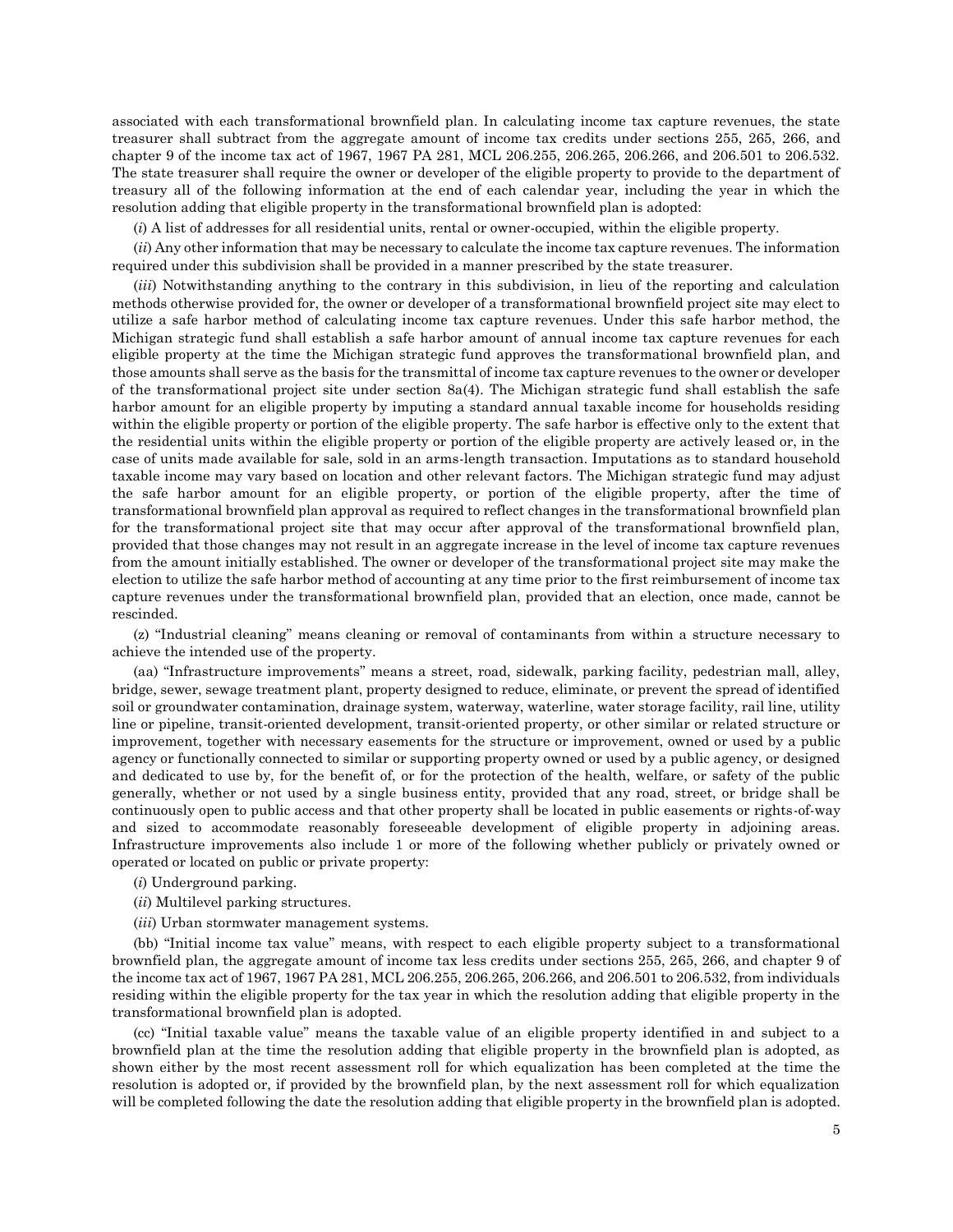Property exempt from taxation at the time the initial taxable value is determined shall be included with the initial taxable value of zero. Property for which a specific tax is paid in lieu of property tax shall not be considered exempt from taxation. The state tax commission shall prescribe the method for calculating the initial taxable value of property for which a specific tax was paid in lieu of property tax. The initial assessed value may be modified by lowering the initial assessed value once during the term of the brownfield plan through an amendment as provided in section 14 after the tax increment financing plan fails to generate captured taxes for 3 consecutive years due to declines in assessed value.

(dd) "Initial withholding tax value" means, with respect to each eligible property subject to a transformational brownfield plan, the amount of income tax withheld under part 3 of the income tax act of 1967, 1967 PA 281, MCL 206.701 to 206.713, from individuals employed within the eligible property for the calendar year in which the resolution adding the eligible property to the plan is adopted. The initial withholding tax value shall not include construction period tax capture revenues.

(ee) "Land bank fast track authority" means an authority created under the land bank fast track act, 2003 PA 258, MCL 124.751 to 124.774.

(ff) "Local taxes" means all taxes levied other than taxes levied for school operating purposes.

(gg) "Michigan strategic fund" means the Michigan strategic fund created under the Michigan strategic fund act, 1984 PA 270, MCL 125.2001 to 125.2094.

(hh) "Mixed-use" means a real estate project with planned integration of some combination of retail, office, residential, or hotel uses.

(ii) "Municipality" means all of the following:

(*i*) A city.

(*ii*) A village.

(*iii*) A township in those areas of the township that are outside of a village.

(*iv*) A township in those areas of the township that are in a village upon the concurrence by resolution of the village in which the zone would be located.

(*v*) A county.

(jj) "Owned by or under the control of" means that a land bank fast track authority or a qualified local unit of government has 1 or more of the following:

(*i*) An ownership interest in the property.

(*ii*) A tax lien on the property.

(*iii*) A tax deed to the property.

(*iv*) A contract with this state or a political subdivision of this state to enforce a lien on the property.

(*v*) A right to collect delinquent taxes, penalties, or interest on the property.

(*vi*) The ability to exercise its authority over the property.

(kk) "Part 111", "part 201", "part 211", or "part 213" means that part as described as follows:

(*i*) Part 111 of the natural resources and environmental protection act, 1994 PA 451, MCL 324.11101 to 324.11153.

(*ii*) Part 201 of the natural resources and environmental protection act, 1994 PA 451, MCL 324.20101 to 324.20142.

(*iii*) Part 211 of the natural resources and environmental protection act, 1994 PA 451, MCL 324.21101 to 324.21113.

(*iv*) Part 213 of the natural resources and environmental protection act, 1994 PA 451, MCL 324.21301a to 324.21334.

(*ll*) "Qualified local governmental unit" means that term as defined in the obsolete property rehabilitation act, 2000 PA 146, MCL 125.2781 to 125.2797.

(mm) "Qualified taxpayer" means that term as defined in sections 38d and 38g of former 1975 PA 228, or section 437 of the Michigan business tax act, 2007 PA 36, MCL 208.1437, or a recipient of a community revitalization incentive as described in section 90a of the Michigan strategic fund act, 1984 PA 270, MCL 125.2090a.

(nn) "Release" means that term as defined in part 201 or part 213.

(oo) "Response activity" means either of the following:

(*i*) Response activity as that term is defined in part 201.

(*ii*) Corrective action.

6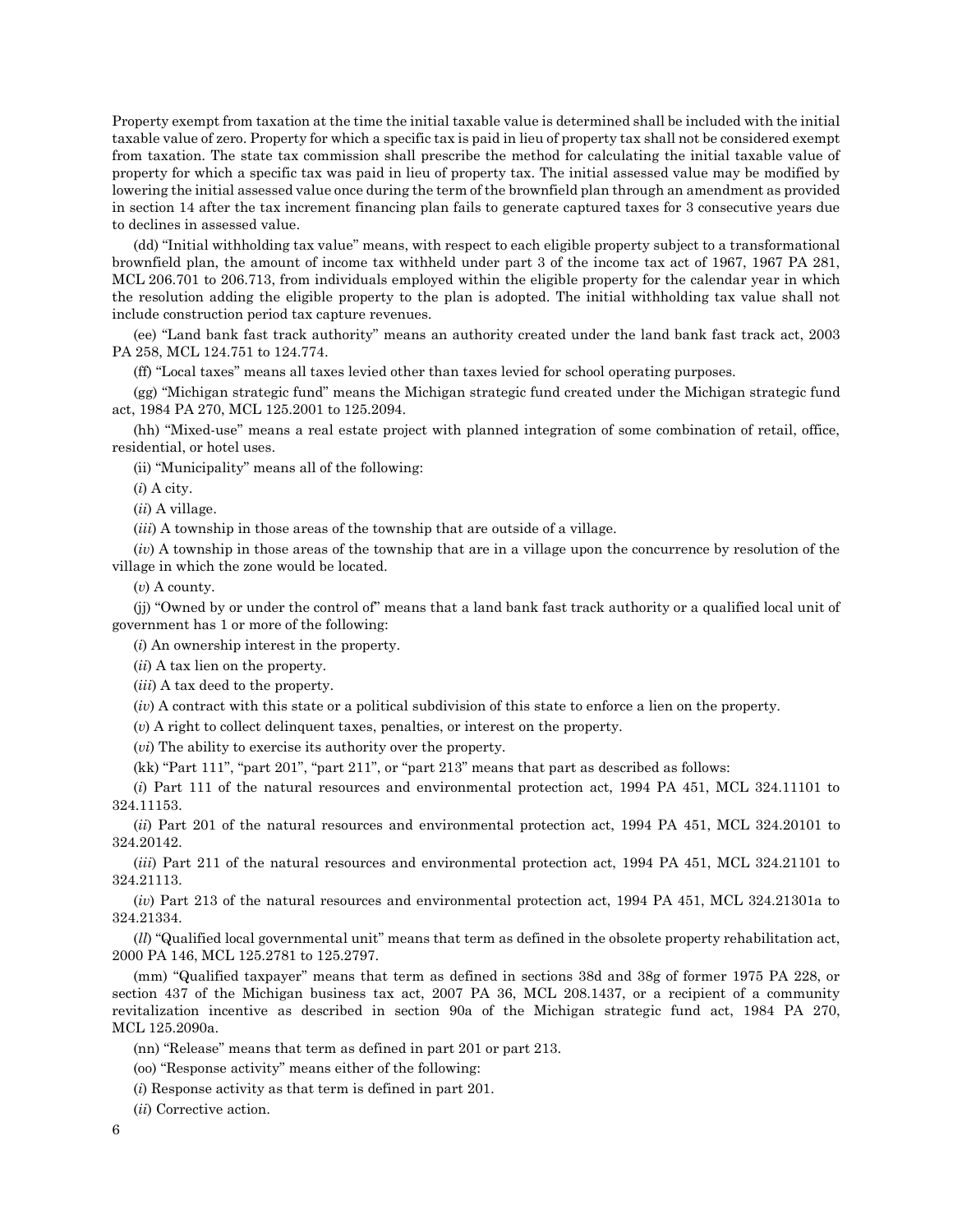(pp) "Specific taxes" means a tax levied under 1974 PA 198, MCL 207.551 to 207.572; the commercial redevelopment act, 1978 PA 255, MCL 207.651 to 207.668; the enterprise zone act, 1985 PA 224, MCL 125.2101 to 125.2123; 1953 PA 189, MCL 211.181 to 211.182; the technology park development act, 1984 PA 385, MCL 207.701 to 207.718; the obsolete property rehabilitation act, 2000 PA 146, MCL 125.2781 to 125.2797; the neighborhood enterprise zone act, 1992 PA 147, MCL 207.771 to 207.786; the commercial rehabilitation act, 2005 PA 210, MCL 207.841 to 207.856; or that portion of the tax levied under the tax reverted clean title act, 2003 PA 260, MCL 211.1021 to 211.1025a, that is not required to be distributed to a land bank fast track authority.

(qq) "State brownfield redevelopment fund" means the state brownfield redevelopment fund created in section 8a.

(rr) "Targeted redevelopment area" means not fewer than 40 and not more than 500 contiguous parcels of real property located in a qualified local governmental unit and designated as a targeted redevelopment area by resolution of the governing body and approved by the Michigan strategic fund. A qualified local governmental unit is limited to designating no more than 2 targeted redevelopment areas for the purposes of this section in a calendar year. The Michigan strategic fund may approve no more than 5 targeted redevelopment areas for the purposes of this section in a calendar year.

(ss) "Tax increment revenues" means the amount of ad valorem property taxes and specific taxes attributable to the application of the levy of all taxing jurisdictions upon the captured taxable value of each parcel of eligible property subject to a brownfield plan and personal property located on that property, regardless of whether those taxes began to be levied after the brownfield plan was adopted. Tax increment revenues do not include any of the following:

(*i*) Ad valorem property taxes specifically levied for the payment of principal of and interest on either obligations approved by the electors or obligations pledging the unlimited taxing power of the local governmental unit, and specific taxes attributable to those ad valorem property taxes.

(*ii*) For tax increment revenues attributable to eligible property also exclude the amount of ad valorem property taxes or specific taxes captured by a downtown development authority under part 2 of the recodified tax increment financing act, 2018 PA 57, MCL 125.4201 to 125.4230, tax increment finance authority under the tax increment finance authority act, part 3 of the recodified tax increment financing act, 2018 PA 57, MCL 125.4301 to 125.4329, corridor improvement authority under part 6 of the recodified tax increment financing act, 2018 PA 57, MCL 125.4602 to 125.4629, or local development finance authority under part 4 of the recodified tax increment financing act, 2018 PA 57, MCL 125.4401 to 125.4420, if those taxes were captured by these other authorities on the date that eligible property became subject to a brownfield plan under this act.

(*iii*) Ad valorem property taxes levied under 1 or more of the following or specific taxes attributable to those ad valorem property taxes:

(A) The zoological authorities act, 2008 PA 49, MCL 123.1161 to 123.1183.

(B) The art institute authorities act, 2010 PA 296, MCL 123.1201 to 123.1229.

(tt) "Taxable value" means the value determined under section 27a of the general property tax act, 1893 PA 206, MCL 211.27a.

(uu) "Taxes levied for school operating purposes" means all of the following:

(*i*) The taxes levied by a local school district for operating purposes.

(*ii*) The taxes levied under the state education tax act, 1993 PA 331, MCL 211.901 to 211.906.

(*iii*) That portion of specific taxes attributable to taxes described under subparagraphs (*i*) and (*ii*).

(vv) "Transformational brownfield plan" means a brownfield plan that meets the requirements of section 13c and is adopted under section 14a and, as designated by resolution of the governing body and approved by the Michigan strategic fund, will have a transformational impact on local economic development and community revitalization based on the extent of brownfield redevelopment and growth in population, commercial activity, and employment that will result from the plan. To be designated a transformational brownfield plan, a transformational brownfield plan under this subdivision shall be for mixed-use development unless waived by the Michigan strategic fund as provided under section 14a(26) and shall be expected to result in the following levels of capital investment:

(*i*) In a municipality that is not a county and that has a population of at least 600,000, \$500,000,000.00.

(*ii*) In a municipality that is not a county and that has a population of at least 150,000 and not more than 599,999, \$100,000,000.00.

(*iii*) In a municipality that is not a county and that has a population of at least 100,000 and not more than 149,999, \$75,000,000.00.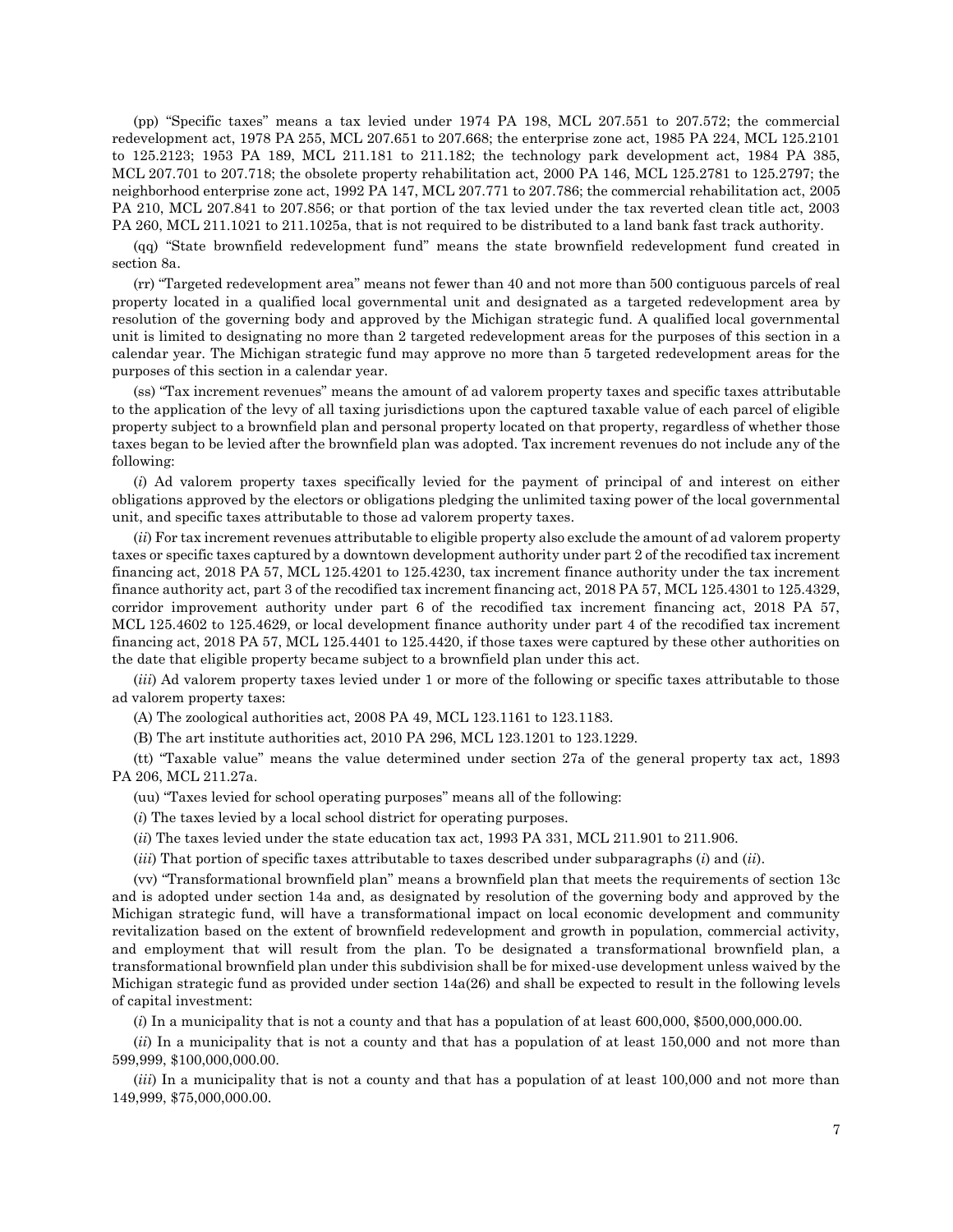(*iv*) In a municipality that is not a county and that has a population of at least 50,000 and not more than 99,999, \$50,000,000.00.

(*v*) In a municipality that is not a county and that has a population of at least 25,000 and not more than 49,999, \$25,000,000.00.

(*vi*) In a municipality that is not a county and that has a population of less than 25,000, \$15,000,000.00.

(ww) "Transit-oriented development" means infrastructure improvements that are located within 1/2 mile of a transit station or transit-oriented property that promotes transit ridership or passenger rail use as determined by the board and approved by the municipality in which it is located.

(xx) "Transit-oriented property" means property that houses a transit station in a manner that promotes transit ridership or passenger rail use.

(yy) "Withholding tax capture revenues" means, with respect to each eligible property subject to a transformational brownfield plan, the amount for each calendar year by which the income tax withheld under part 3 of the income tax act of 1967, 1967 PA 281, MCL 206.701 to 206.713, from individuals employed within the eligible property exceeds the initial withholding tax value. Withholding tax capture revenues shall not include income tax from individuals domiciled within the eligible property or construction period tax capture revenues. To calculate withholding tax capture revenues for a calendar year under a transformational brownfield plan, the state treasurer or the Michigan strategic fund shall do all of the following:

(*i*) The state treasurer shall require the owner or developer of the eligible property to provide the department of treasury with notice not more than 10 days from the date an employer commences or terminates occupancy within the eligible property. As used in this subdivision, "employer" means that term as defined in section 8 of the income tax act of 1967, 1967 PA 281, MCL 206.8.

(*ii*) The state treasurer shall develop methods and processes that are necessary for each employer occupying the eligible property to report the amount of withholding under part 3 of the income tax act of 1967, 1967 PA 281, MCL 206.701 to 206.713, from individuals employed within the eligible property.

(*iii*) The Michigan strategic fund shall include the following provisions in the development or reimbursement agreement for any transformational brownfield plan that utilizes withholding tax capture revenues:

(A) That the owner or developer of the eligible property shall require each employer occupying the eligible property to comply with the reporting requirements under this section through a contract requirement, lease requirement, or other such means.

(B) That reimbursement of withholding tax capture revenues is limited to amounts that are reported in accordance with part 3 of the income tax act of 1967, 1967 PA 281, MCL 206.701 to 206.713, and this state has no obligation with respect to withholding tax capture revenues that are not reported or paid.

(*iv*) Notwithstanding anything to the contrary in this subdivision, in lieu of the reporting and calculation methods otherwise provided for, the owner or developer of a transformational project site may elect to utilize a safe harbor method of calculating withholding tax capture revenues. Under this safe harbor method, the Michigan strategic fund shall establish a safe harbor amount of annual withholding tax capture revenues for each eligible property at the time the Michigan strategic fund approves the transformational brownfield plan, and those amounts shall serve as the basis for the transmittal of withholding tax capture revenues to the owner or developer of the transformational project site under section 8a(4). The Michigan strategic fund shall establish the safe harbor amount for an eligible property by imputing a standard level of employee occupancy that corresponds to the size and use of the eligible property or portion of the eligible property and a safe harbor average annual taxable wage for the individuals employed within the eligible property or portion of the eligible property. The safe harbor shall be effective only to the extent the eligible property or portion of the eligible property is actively occupied, as evidenced by the existence of a binding lease agreement or similar instrument. Imputations as to occupancy and wages may vary between projects based on location, the type and use of the eligible property, and other relevant factors. The Michigan strategic fund may adjust the safe harbor amount for an eligible property, or portion of the eligible property, after the time of plan approval as required to reflect changes in the transformational brownfield plan for the transformational project site that may occur after approval of the transformational brownfield plan, provided that any of those changes may not result in an aggregate increase in the level of withholding tax capture revenues from the amount initially established. The owner or developer of the transformational project site may make the election to utilize the safe harbor method of accounting at any time prior to the first reimbursement of withholding tax capture revenues under the plan, provided that an election, once made, cannot be rescinded.

(zz) "Work plan" means a plan that describes each individual activity to be conducted to complete eligible activities and the associated costs of each individual activity.

(aaa) "Zone" means, for an authority established before June 6, 2000, a brownfield redevelopment zone designated under this act.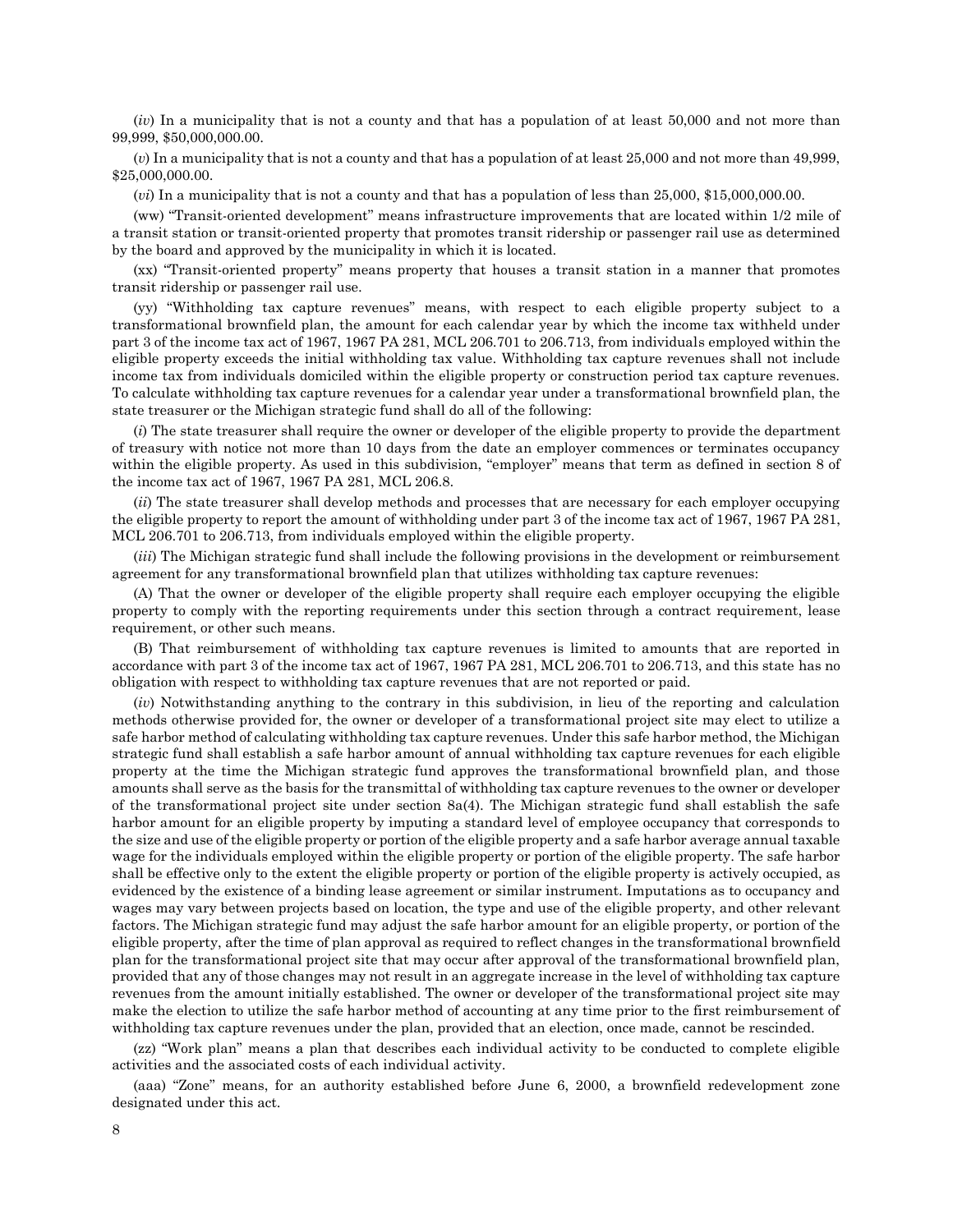Sec. 13c. (1) Subject to the approval of the governing body and Michigan strategic fund under section 14a, the board may implement a transformational brownfield plan. The transformational brownfield plan may consist of a single development on eligible property or a series of developments on eligible property that are part of a related program of investment, whether or not located on contiguous parcels, and may be amended to apply to additional parcels of eligible property. Each amendment to a transformational brownfield plan shall be approved by the governing body of the municipality in which it is located and the Michigan strategic fund and shall be consistent with the approval requirements in this section.

(2) A transformational brownfield plan may authorize the use of construction period tax capture revenues, withholding tax capture revenues, income tax capture revenues, and tax increment revenues for eligible activities described in section  $2(0)(iv)$ . Except as provided for in section  $13b(6)(d)$ , tax increment revenues, construction period tax capture revenues, withholding tax capture revenues, and income tax capture revenues shall be used only for the costs of eligible activities included within the transformational brownfield plan to which the revenues are attributable, including the cost of principal of and interest on any obligation to pay the cost of the eligible activities.

(3) A transformational brownfield plan is a brownfield plan and, except as otherwise provided, is subject to sections 13, 13a, 13b, 14, and 15 of this act. In addition to the information required under section 13(2), a transformational brownfield plan shall contain all of the following:

(a) The basis for designating the plan as a transformational brownfield plan under section 2(vv).

(b) A description of the costs of the transformational brownfield plan intended to be paid for with construction period tax capture revenues, withholding tax capture revenues, and income tax capture revenues.

(c) An estimate of the amount of construction period tax capture revenues, withholding tax capture revenues, and income tax capture revenues expected to be generated for each year of the transformational brownfield plan from the eligible property.

(d) The beginning date and duration of capture of construction period tax capture revenues, withholding tax capture revenues, and income tax capture revenues for each eligible property as determined under subsections (8) and (11).

(4) Subject to section 14a(7), the transformational brownfield plan may provide for the use of part or all of the tax increment revenues, construction period tax capture revenues, withholding tax capture revenues, and income tax capture revenues. The portion of tax increment revenues, construction period tax capture revenues, withholding tax capture revenues, and income tax capture revenues to be used may vary over the duration of the transformational brownfield plan, but the portion intended to be used shall be clearly stated in the transformational brownfield plan.

(5) Approval of a transformational brownfield plan, or an amendment to a transformational brownfield plan, shall be in accordance with the notice, approval, and public hearing requirements of sections 14 and 14a, except that the governing body shall provide notice to the Michigan strategic fund not less than 30 days before the hearing on a transformational brownfield plan.

(6) If a transformational brownfield plan authorizes the use of construction period tax capture revenues, withholding tax capture revenues, or income tax capture revenues, approval of a combined brownfield plan or work plan by the Michigan strategic fund and a written development or reimbursement agreement between the owner or developer of the eligible property, the authority, and the Michigan strategic fund are required. If a plan authorizes the use of tax increment revenues for eligible activities under section  $2(0)(iv)$  other than eligible activities described in section 13b, approval of a work plan or combined brownfield plan by the Michigan strategic fund to use tax increment revenues for those additional eligible activities is required. A work plan or combined brownfield plan under this subsection shall be consolidated with a work plan or combined brownfield plan under section 13b(4). The eligible activities to be conducted shall be consistent with the work plan submitted by the authority to the Michigan strategic fund.

(7) Upon approval of the transformational brownfield plan by the governing body and Michigan strategic fund, and the execution of the written development or reimbursement agreement, the transfer and distribution of construction period tax capture revenues, withholding tax capture revenues, and income tax capture revenues as specified in this act and in the plan shall be binding on this state and the collection and transmission of the amount of tax increment revenues as specified in this act and in the plan shall be binding on all taxing units levying ad valorem property taxes or specific taxes against property subject to the transformational brownfield plan.

(8) A transformational brownfield plan shall not authorize the capture or use of tax increment revenues, construction period tax capture revenues, withholding tax capture revenues, or income tax capture revenues after the year in which the total amount of the revenue captured under the transformational brownfield plan is equal to the sum of the costs permitted to be funded with the revenue under the transformational brownfield plan.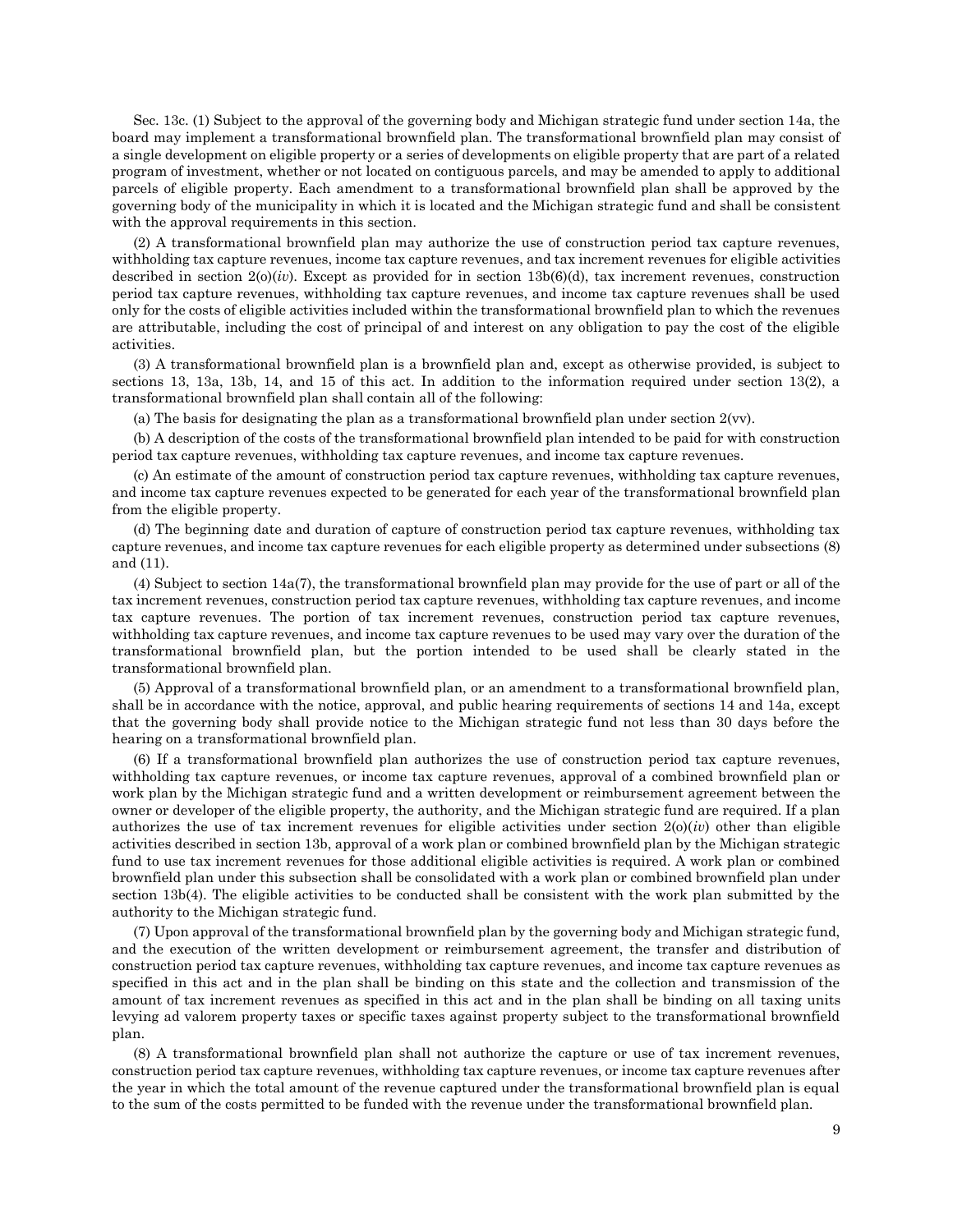(9) The brownfield authority and Michigan strategic fund may reimburse advances, with or without interest, made by a municipality under section 7(3), a land bank fast track authority, or any other person or entity for costs of eligible activities included within a transformational brownfield plan using tax increment revenues, construction period tax capture revenues, withholding tax capture revenues, or income tax capture revenues attributable to that plan. Upon approval of the Michigan strategic fund, the amount of tax increment revenues, construction period tax capture revenues, withholding tax capture revenues, and income tax capture revenues authorized to be captured under a transformational brownfield plan may include amounts required for the payment of interest under this subsection. A written development or reimbursement agreement shall be entered into under subsection (6) before any reimbursement or payment using tax increment revenues, construction period tax capture revenues, withholding tax capture revenues, or income tax capture revenues may commence. A reimbursement agreement for these purposes and the obligations under that reimbursement agreement shall not be subject to section 12 or the revised municipal finance act, 2001 PA 34, MCL 141.2101 to 141.2821.

(10) Eligible activities conducted on eligible property prior to approval of the transformational brownfield plan may be reimbursed from tax increment revenues, construction period tax capture revenues, withholding tax capture revenues, and income tax capture revenues if those costs and the eligible property are subsequently included in a transformational brownfield plan approved by the governing body and Michigan strategic fund, a combined brownfield plan or work plan approved by the Michigan strategic fund, and a written development or reimbursement agreement under subsection (6). Reimbursement under this subsection shall be limited to eligible expenses incurred within 90 days of the approval of the transformational brownfield plan by the Michigan strategic fund.

(11) The duration of the capture of withholding tax capture revenues and income tax capture revenues under a transformational brownfield plan for a particular eligible property shall not exceed the lesser of the period authorized under subsection (8) or 20 years from the beginning date of the capture of withholding tax capture revenues and income tax capture revenues for that eligible property. The beginning date for the capture of tax increment revenues, withholding tax capture revenues, and income tax capture revenues for an eligible property shall not be later than 5 years following the date the Michigan strategic fund approves the inclusion of the eligible property in a transformational brownfield plan. Subject to the approval of the governing body and Michigan strategic fund, the authority may amend the beginning date of capture of tax increment revenues, withholding tax capture revenues, and income tax capture revenues to a date not later than 5 years following the date the Michigan strategic fund approved inclusion of the eligible property in the transformational brownfield plan so long as capture of the revenues under the transformational brownfield plan has not yet commenced.

(12) For purposes of subsection (1), a series of developments on parcels that are not contiguous shall be considered a related program of investment if all of the following are met:

(a) The developments are proposed to be undertaken concurrently or in reasonable succession.

(b) For developments under affiliated ownership, the developments are reasonably contiguous and are part of a program of investment in a logically defined geography, including, but not limited to, a downtown district as defined in section 201 of the recodified tax increment financing act, 2018 PA 57, MCL 125.4201, or a principal shopping district or business improvement district as defined in section 1 of 1961 PA 120, MCL 125.981, and including areas that are logically related to those districts and that will promote infill development.

(c) For developments under unrelated ownership, in addition to the criteria described in subdivisions (a) and (b), the developments are part of a master development plan, area plan, sub-area plan, or similar development plan that has been approved or adopted by resolution of the governing body.

(d) The designation of the developments as a related program of investment is consistent with the purposes of this act and is not a combination of unrelated or minimally related projects calculated to meet the minimum investment threshold.

(13) Where undeveloped property included in a transformational brownfield plan has been designated as a renaissance zone under the Michigan renaissance zone act, 1996 PA 376, MCL 125.2681 to 125.2696, upon the request of the owner or developer of the eligible property and the local governmental unit that designated the zone, the Michigan strategic fund, and a city levying a tax under the city income tax act, 1964 PA 284, MCL 141.501 to 141.787, may elect under section 9(4) of the Michigan renaissance zone act, 1996 PA 376, MCL 125.2689, to terminate the exemptions, deductions, or credits provided for in section 9(1)(b) and (c) of that act, and reimburse the authority, or owner or developer of the eligible property, an annual amount equal to the revenue collected for each tax year as a result of the termination of the exemptions, deductions, or credits that would otherwise be in effect. In implementing this subsection, all of the following apply:

(a) The authority and Michigan strategic fund shall include amounts anticipated to be collected under this subsection in the income tax capture revenues authorized to be used under the transformational brownfield plan and associated work plan or combined brownfield plan.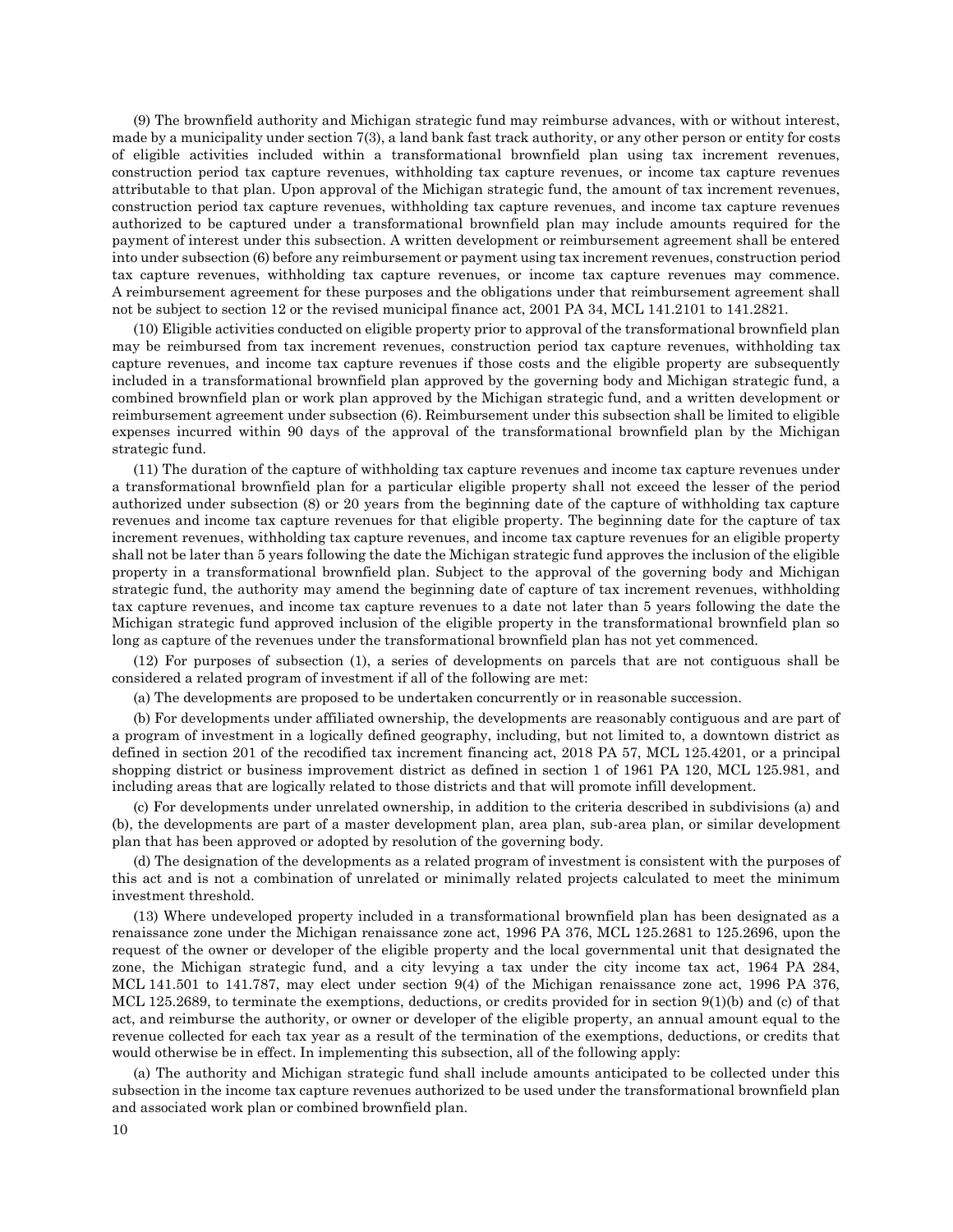(b) The state treasurer shall calculate for each tax year the amount of revenue the state of Michigan collected as a result of the operation of this subsection and shall deposit that amount as income tax capture revenues into the state brownfield redevelopment fund, where the funds shall be transmitted in the manner provided for in sections  $8a(4)$  and  $16(8)$ .

(c) A city levying a city income tax under the city income tax act, 1964 PA 284, MCL 141.501 to 141.787, shall calculate for each tax year the amount of revenue the city collected as a result of the operation of this subsection and shall enter into a binding reimbursement agreement with the authority, and owner or developer of the eligible property, providing for the payment of the amounts to the authority, or the owner or developer of the eligible property, for eligible activities as provided for in the transformational brownfield plan. City income taxes administered by the department of treasury pursuant to the city income tax act, 1964 PA 284, MCL 141.501 to 141.787, shall be subject to the procedures of subdivision (b) regarding the calculation and deposit of any revenue collected as a result of the operation of this subsection.

(d) The department of treasury may require the owner or developer to submit any information necessary for the calculation of revenue collected pursuant to the operation of this subsection. This state has no obligation for calculating revenues to be collected pursuant to the operation of this subsection where the required information is not reported.

(14) The authority and governing body are solely responsible for deciding whether to seek approval of a brownfield plan as a transformational brownfield plan. Nothing in this section or section 14a shall operate to prejudice or limit consideration of a brownfield plan under sections 13 and 14, including a decision by the Michigan strategic fund not to approve a plan as a transformational brownfield plan.

(15) Nothing in this act is intended to preclude an authority established by a county from seeking approval of a brownfield plan as a transformational brownfield plan. In the event that an authority established by a county seeks approval of a plan that extends into more than 1 of its component local units of government and that plan includes eligible property in more than 1 municipality that is not a county, the minimum investment requirements of section 2(vv) shall be established with reference to combined population of the municipalities that are not a county in which the eligible property is located.

Sec. 14a. (1) The governing body and Michigan strategic fund shall determine whether to approve a transformational brownfield plan in accordance with the provisions of this section.

(2) The governing body shall make an initial determination as to whether the transformational brownfield plan constitutes a public purpose in accordance with section 14(5). If the governing body determines the transformational brownfield plan does not constitute a public purpose, it shall reject the transformational brownfield plan.

(3) If the governing body determines that the transformational brownfield plan constitutes a public purpose, the governing body may then approve or reject the transformational brownfield plan, or approve it with modification, by resolution based on all of the following considerations:

(a) Whether the transformational brownfield plan meets the requirements of section 2(vv), which must include a determination that the transformational brownfield plan is calculated to, and has the reasonable likelihood to, have a transformational impact on local economic development and community revitalization based on the extent of brownfield redevelopment and growth in population, commercial activity, and employment that will result from the transformational brownfield plan.

(b) Whether the transformational brownfield plan meets the requirements of sections 13, 13b, and 13c.

(c) Whether the costs of eligible activities proposed are reasonable and necessary to carry out the purposes of this act.

(d) Whether the amount of captured taxable value, construction period tax capture revenues, withholding tax capture revenues, and income tax capture revenues estimated to result from adoption of the transformational brownfield plan are reasonable.

(e) Whether the transformational brownfield plan takes into account the criteria described in section 90b(4) of the Michigan strategic fund act, 1984 PA 270, MCL 125.2090b.

(f) Whether subject to subsection (22)(d), the transformational brownfield plan includes provisions for affordable housing.

(4) Within 90 days of the completion of an administratively complete application and the analysis required under subsection (5), the Michigan strategic fund shall approve or reject the transformational brownfield plan, or approve it with modification, by resolution based on the criteria in subsection (3).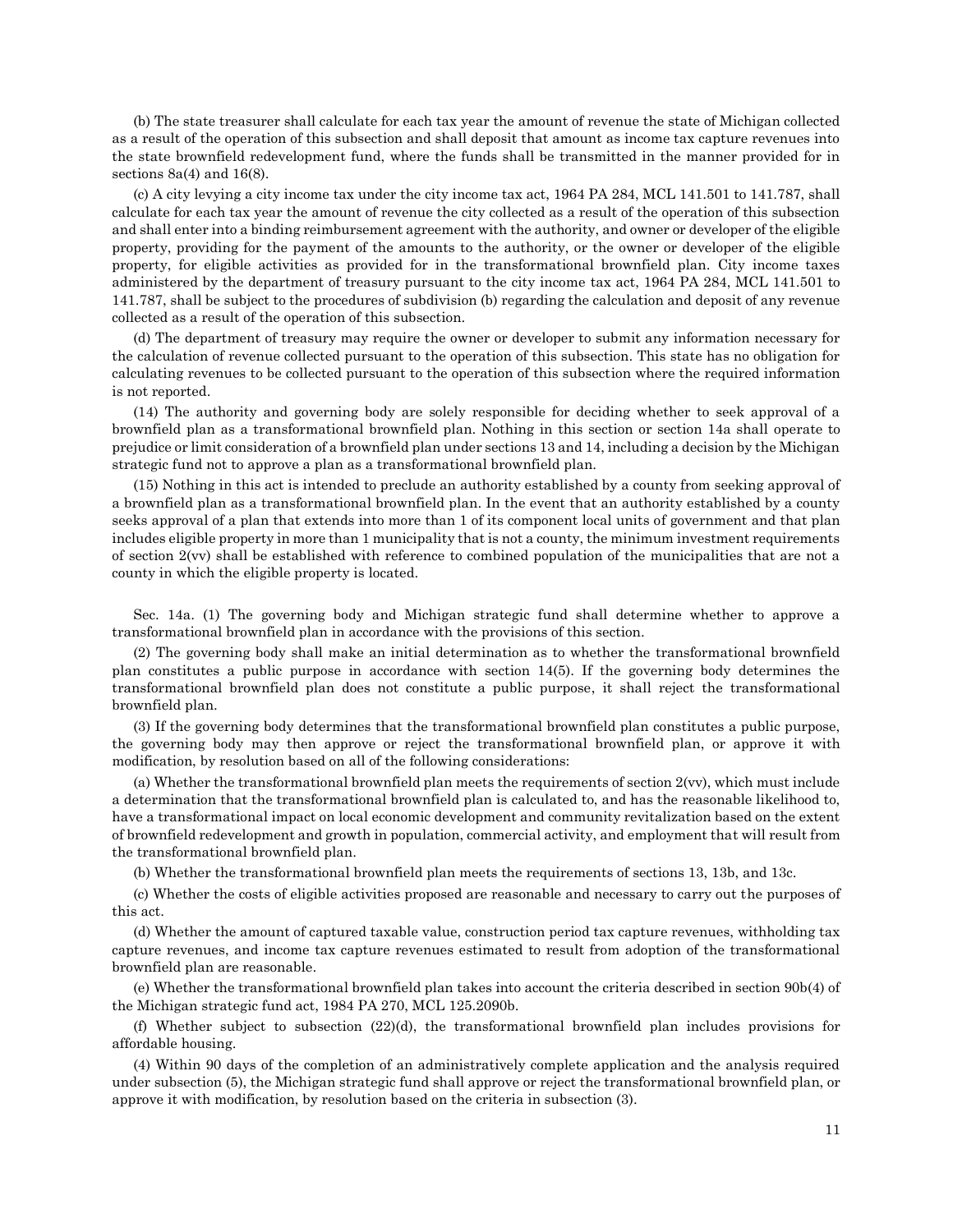(5) In determining whether to approve a transformational brownfield plan under subsection (3)(c) and (d), the Michigan strategic fund shall conduct a financial and underwriting analysis of the developments included in the plan. The analysis shall consider both projected rental rates at the time of project delivery and potential increases in rental rates over time. The Michigan strategic fund shall not approve the use of construction period tax capture revenues, withholding tax capture revenues, and income tax capture revenues beyond the amount determined to be necessary for the project to be economically viable. The Michigan strategic fund shall develop standardized underwriting criteria for determining economic viability. The Michigan strategic fund shall take into account the impact of the sales and use tax exemptions under section 4d(n) of the general sales tax act, 1933 PA 167, MCL 205.54d, and section 4dd of the use tax act, 1937 PA 94, MCL 205.94dd, in determining the amount of construction period tax capture revenues, withholding tax capture revenues, and income tax capture revenues required for the project to be economically viable. The Michigan strategic fund shall ensure that each transformational brownfield plan includes a significant equity contribution from the owner or developer as determined by the fund.

(6) The Michigan strategic fund shall require an independent, third-party underwriting analysis under subsection (3)(d) for any plan that proposes to use more than \$10,000,000.00 in any year in withholding tax capture revenues and income tax capture revenues, as determined by the first full year of tax capture under the plan. The cost of the independent, third-party underwriting analysis shall be paid by the owner or developer of the eligible property. The Michigan strategic fund shall consult with the state treasurer prior to approving any transformational brownfield plan subject to this subsection. Nothing in this subsection shall limit the ability of the Michigan strategic fund to utilize independent, third-party analyses on plans not subject to this subsection.

(7) Except as otherwise provided in this subsection, the Michigan strategic fund may not approve a transformational brownfield plan that proposes to use more than 50% of the withholding tax capture revenues or 50% of the income tax capture revenues. The Michigan strategic fund may modify the amount of withholding tax capture revenues and income tax capture revenues before approving a transformational brownfield plan in order to bring the transformational brownfield plan into compliance with subsection (5). The Michigan strategic fund may approve a transformational brownfield plan that proposes to use more than 50% of the income tax capture revenues if 1 of the following applies:

(a) The income tax capture revenues are attributable to the election under section 13c(13).

(b) The applicable eligible properties within the transformational brownfield plan are subject to a written, binding affordable housing agreement with the local governmental unit, which agreement shall be provided to the Michigan strategic fund, in which case the Michigan strategic fund may approve a transformational brownfield plan that proposes to use up to 100% of the income tax capture revenues, subject to the underwriting and financial analysis required under subsection (5).

(8) The Michigan strategic fund shall require the owner or developer of the eligible property to certify the actual capital investment, as determined in accordance with section 2(o)(*iv*) and section 2(vv), upon the completion of construction and before the commencement of reimbursement from withholding tax capture revenues, income tax capture revenues, or tax increment revenues, for the plan or the distinct phase or project within the plan for which reimbursement will be provided. If the actual capital investment is less than the amount included in the plan, the Michigan strategic fund shall review the determination under subsection (5) and may modify the amount of reimbursement if, and to the extent, such a modification is necessary to maintain compliance with subsection (5). The transformational brownfield plan, work plan, and development and reimbursement agreement shall include provisions to enforce the requirements and remedies under this subsection. If the actual level of capital investment does not meet the applicable minimum investment requirement under section 2(vv) and is outside of the safe harbor under subsection (15), the Michigan strategic fund may take 1 of the following remedial actions:

(a) For a plan that consists of a single development, reduce the amount of reimbursement under the plan.

(b) For a plan that consists of distinct phases or projects, where the failure to meet the minimum investment threshold is the result of failure to undertake additional distinct phases or projects as provided for in the plan, 1 or more of the following:

(*i*) Permanently rescind the authorization to use tax increment revenues, construction period tax capture revenues, withholding tax capture revenues, and income tax capture revenues for the additional distinct phases or projects in the plan.

(*ii*) If the Michigan strategic fund determines that the applicable owner or developer acted in bad faith, reduce the amount of reimbursement for completed phases of the plan.

(9) Upon approval by the Michigan strategic fund, the minimum investment requirements in section 2(vv) and limitation under subsection (22)(a) and (b) may be waived if the transformational brownfield plan meets 1 of the following criteria:

(a) Is for eligible property in an area approved by the state housing development authority as eligible for blight elimination program funding under the housing finance agency innovation fund for the hardest hit housing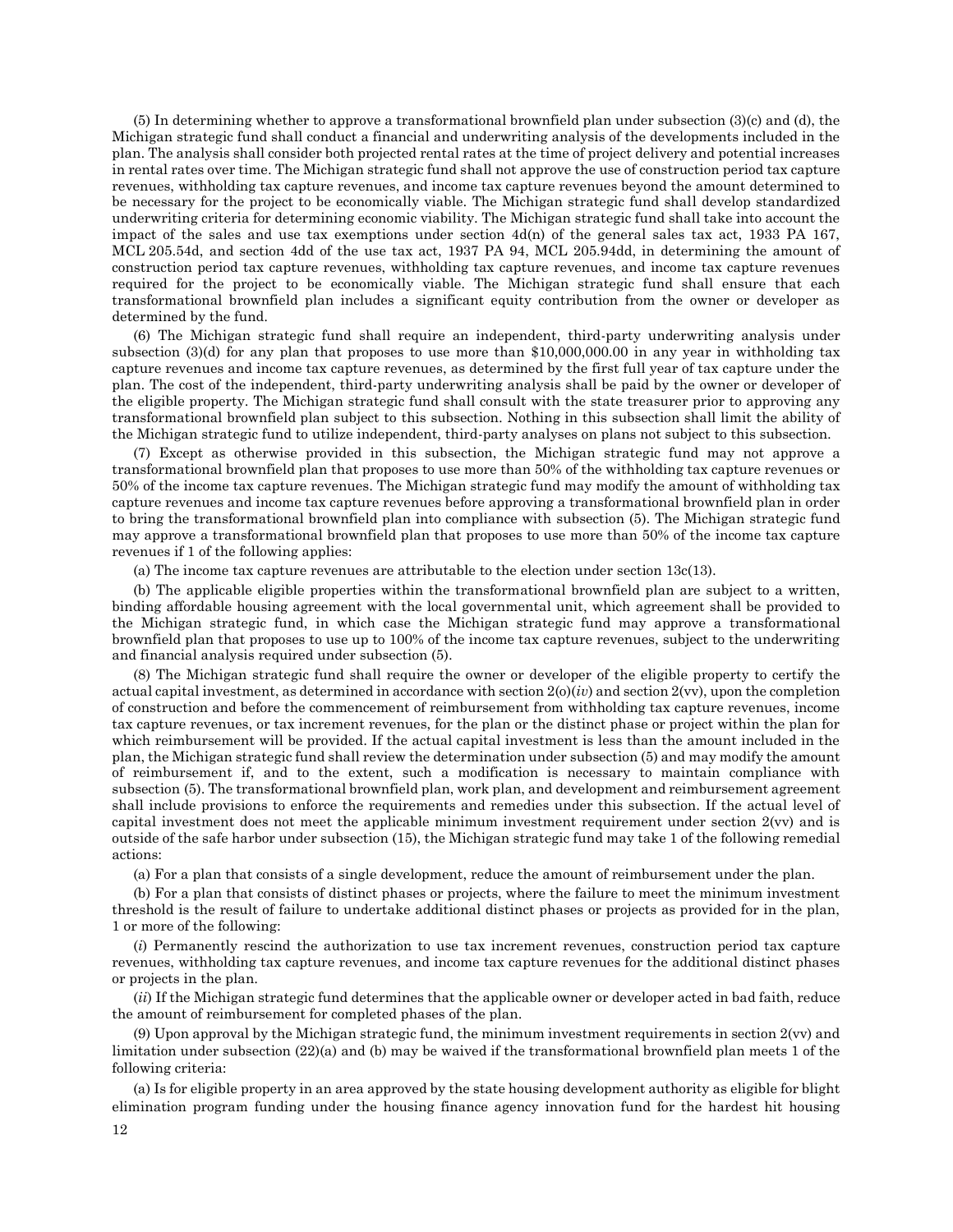markets authorized pursuant to the emergency economic stabilization act of 2008, Public Law 110-343, 12 USC 5201 to 5261. For purposes of this subdivision, an area approved as eligible for blight elimination program funding means that specific portion or portions of a municipality where the Michigan state housing development authority approved the expenditure of blight elimination program funds pursuant to an application identifying the target areas.

(b) Is for eligible property in a municipality that was subject to a state of emergency under the emergency management act, 1976 PA 390, MCL 30.401 to 30.421, issued for drinking water contamination.

(c) Is for eligible property that is a historic resource if the Michigan strategic fund determines the redevelopment is not economically feasible absent the transformational brownfield plan.

(d) Is for eligible property that is located in a city, village, or township with a population of less than 25,000 or that is otherwise eligible for the corresponding population tier in section 2(vv)(*vi*), as determined in accordance with subsection (15), if the Michigan strategic fund determines that the redevelopment is not economically feasible absent the transformational brownfield plan.

(10) In determining whether a plan under subsection (9) has a transformational impact for purposes of section 2(vv) and subsection (3)(a), the governing body and Michigan strategic fund shall consider the impact of the transformational brownfield plan in relation to existing investment and development conditions in the project area and whether the transformational brownfield plan will act as a catalyst for additional revitalization of the area in which it is located.

(11) The Michigan strategic fund may not approve more than 5 transformational brownfield plans under subsection (9) in a calendar year, except that if the Michigan strategic fund approves fewer than 5 plans in a calendar year under subsection (9), the unused approval authority shall carry forward into future calendar years and remain available until December 31, 2027. The Michigan strategic fund also shall not approve more than 5 transformational brownfield plans under subsection (9) in any individual city, village, or township prior to December 31, 2022.

(12) Except as provided in this subsection, amendments to an approved transformational brownfield plan shall be submitted by the authority to the governing body and to the Michigan strategic fund for approval or rejection following the same notice necessary for approval or rejection of the original transformational brownfield plan. Notice is not required for revisions in the estimates of tax increment revenues, construction period tax capture revenues, withholding tax capture revenues, or income tax capture revenues.

(13) Except as provided in this subsection, an amendment to an approved transformational brownfield plan under section 13c(1) shall not be considered a new plan approval subject to the limitation in subsection (22)(a). The Michigan strategic fund may consider an amendment as a new plan approval only where the amendment adds eligible property and the Michigan strategic fund determines that approving the addition as an amendment would be inconsistent with the purposes of this act.

(14) The procedure, adequacy of notice, and findings under this section shall be presumptively valid unless contested in a court of competent jurisdiction within 60 days after approval of the transformational brownfield plan by the Michigan strategic fund. An approved amendment to a conclusive transformational brownfield plan shall likewise be conclusive unless contested within 60 days after approval of the amendment by the Michigan strategic fund. If a resolution adopting an amendment to the transformational brownfield plan is contested, the original resolution adopting the transformational brownfield plan is not open to contest.

(15) The determination as to whether a transformational brownfield plan complies with the minimum investment requirements in section 2(vv) shall be made with reference to the most recent decennial census data available at the time of approval by the authority. A plan in a municipality that exceeds a population tier under section 2(vv) by not more than 10% of the maximum population for that tier shall, upon election of the authority, be subject to the investment requirement for that tier. A transformational brownfield plan that is expected to result in, or does result in, a total capital investment that is within 10% of the applicable minimum investment requirement shall be considered to satisfy the applicable requirement under section 2(vv).

(16) For purposes of a transformational brownfield plan, determination as to whether property is functionally obsolete as defined under section 2(u) may include considerations of economic obsolescence as determined in accordance with the Michigan state tax commission's assessor's manual.

(17) Any positive or negative determination by the Michigan strategic fund under this section shall be supported by objective analysis and documented in the record of its proceedings.

(18) The Michigan strategic fund shall charge and collect a reasonable application fee as necessary to cover the costs associated with the review and approval of a transformational brownfield plan.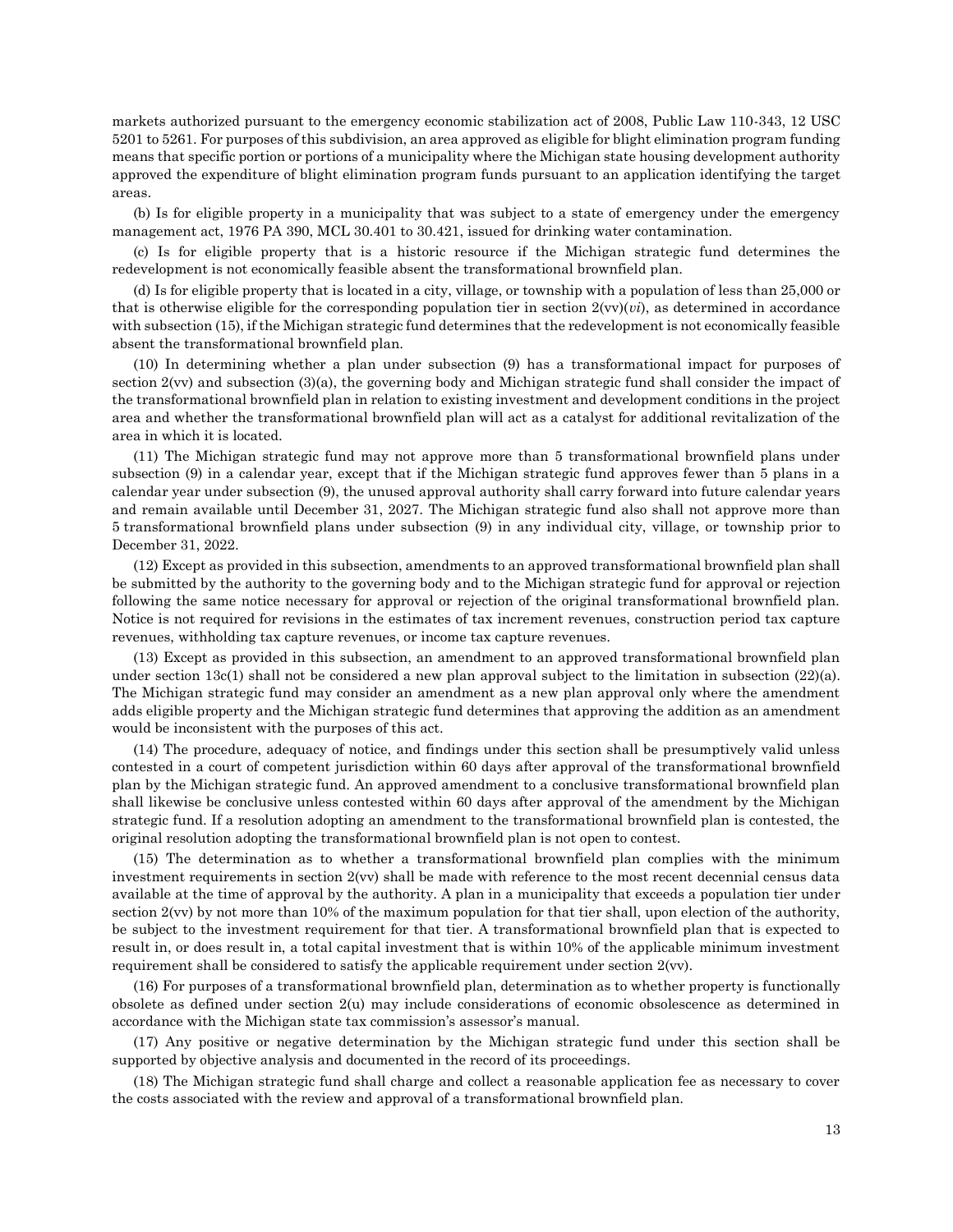(19) The Michigan strategic fund shall not commit, and the department of treasury shall not disburse, more than \$40,000,000.00 in total annual tax capture. For purposes of this subsection, "total annual tax capture" means the total annual amount of income tax capture revenues and withholding tax capture revenues that may be reimbursed each calendar year under all transformational brownfield plans. If the amount committed or disbursed in a calendar year is less than \$40,000,000.00, the difference between that amount and \$40,000,000.00 shall be available to be committed or disbursed in subsequent calendar years and shall be in addition to the annual limit otherwise applicable.

(20) The Michigan strategic fund shall not commit, and the department of treasury shall not disburse, a total amount of income tax capture revenues and withholding tax capture revenues that exceeds \$800,000,000.00.

(21) The Michigan strategic fund shall not approve more than a total of \$200,000,000.00 in construction period tax capture revenues and in projected sales and use tax exemptions under section  $4d(n)$  of the general sales tax act, 1933 PA 167, MCL 205.54d, and section 4dd of the use tax act, 1937 PA 94, MCL 205.94dd. The Michigan strategic fund shall project the value of the sales and use tax exemptions under each transformational brownfield plan at the time of plan approval and shall require such information from the owner or developer as is necessary to perform this calculation. The Michigan strategic fund also shall require the owner or developer of the eligible property to report the actual value of the sales and use tax exemptions each tax year of the construction period and at the end of the construction period. If the value of the actual sales and use tax exemptions and construction period tax capture revenues under all transformational brownfield plans exceeds the limit of \$200,000,000.00 under this subsection by more than a de minimis amount, as determined by the state treasurer, the state treasurer shall take corrective action and may reduce future disbursements to achieve compliance with the aggregate limitation under subsection (20) and this subsection. The corrective action described in this subsection shall not reduce the disbursement for an individual plan by an amount that is more than the amount by which the value of the sales and use tax exemptions for that plan exceeded the amount projected at the time of plan approval and included in the plan. The Michigan strategic fund and department of treasury shall prescribe specific methods for implementing this section within 60 days of the effective date of the amendatory act that added this section.

(22) The Michigan strategic fund shall comply with all of the following:

(a) Not approve more than 5 transformational brownfield plans in a calendar year, except that if the Michigan strategic fund approves fewer than 5 plans in a calendar year, the unused approval authority shall carry forward into future calendar years and remain available until December 31, 2027.

(b) Not approve more than 5 transformational brownfield plans in any individual city, village, or township prior to December 31, 2022.

(c) Ensure an equitable geographic distribution of plans approved under this subsection, which shall achieve a balance between the needs of municipalities of differing sizes and differing geographic areas of the state. Subject to the receipt of qualified transformational brownfield plans meeting the criteria under this section and section 13c, the Michigan strategic fund shall set a target that not less than 35% of the total transformational brownfield plans approved under this act prior to December 31, 2027 will be located in cities, villages, and townships with a population of less than 100,000.

(d) In coordination with the governing body, shall determine the appropriate provisions regarding affordable housing on a plan-by-plan basis.

(23) In the event of a proposed change in ownership of eligible property subject to a transformational brownfield plan for which reimbursement will continue, the approval of the Michigan strategic fund is required prior to the assignment or transfer of the development and reimbursement agreement.

(24) If the Michigan strategic fund approves a transformational brownfield plan and work plan, and subsequent to that approval, amendments are made to this act, the Michigan strategic fund may amend those plans to make conforming and consistent changes to the approved transformational brownfield plan and work plan on an administrative basis, provided that those changes do not result in any increase in the aggregate total amount of reimbursement authorized under the initial transformational brownfield plan. The authority of the Michigan strategic fund to administratively amend transformational brownfield plans and work plans under this subsection also applies to transformational brownfield plans and work plans entered into before the effective date of the amendatory act that added this sentence.

(25) The Michigan strategic fund shall not approve any new transformational brownfield plans after December 31, 2027. A transformational brownfield plan approved prior to December 31, 2022 shall remain in effect and may be amended in accordance with the provisions of this act.

 $(26)$  Upon approval by the Michigan strategic fund, the mixed-use requirement in section  $2(vv)$  may be waived for a brownfield plan that otherwise meets the location, population, and minimum investment requirement under section 2(vv)(*vi*).